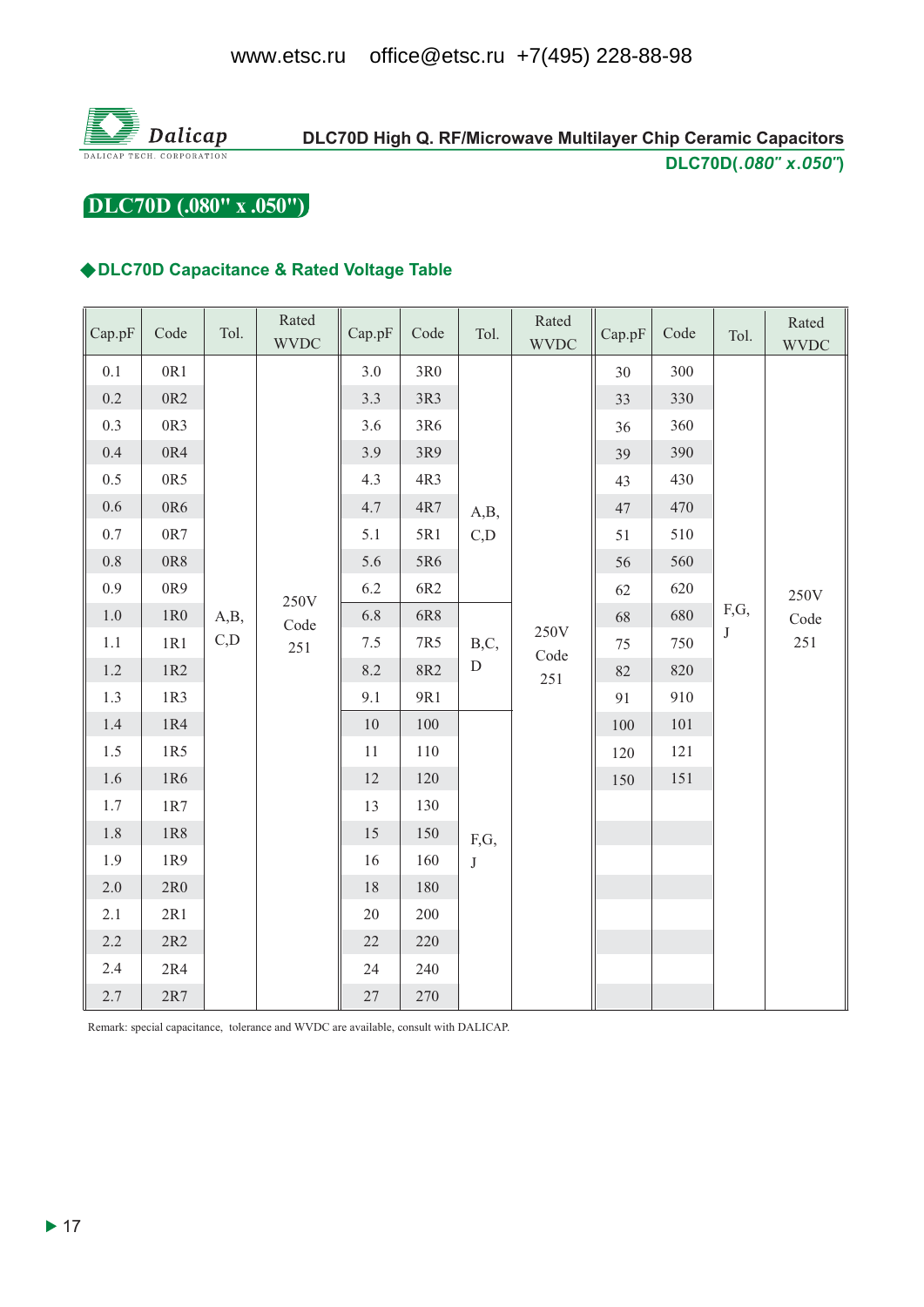

### ◆ DLC70D Capacitor Dimensions

unit:inch(millimeter)

|        | Term.<br>Code  |                         |                 | Plated                                                 |                       |                                  |                 |
|--------|----------------|-------------------------|-----------------|--------------------------------------------------------|-----------------------|----------------------------------|-----------------|
| Series |                | Type / Outlines         | Length          | Width                                                  | Thickness             | Overlap                          | Material        |
|        |                |                         | (Lc)            | (W <sub>c</sub> )                                      | (Tc)                  | (B)                              |                 |
| DLC70D | W              |                         | $.080 \pm .010$ | $.050 \pm .010$<br>$(2.03 \pm 0.25)$ (1.27 $\pm$ 0.25) | .057<br>(1.45)<br>max | $.014 - .028$<br>$(0.35 - 0.70)$ | Sn/Ni<br>(RoHS) |
|        | L              | Chip                    |                 |                                                        |                       |                                  | 90 Sn10Pb/Ni    |
| DLC70D | P<br>(Non-Mag) | Chip<br>Non-Mag)<br>Tc. |                 |                                                        |                       |                                  | Sn/Cu<br>(RoHS) |

### ◆ Design Kits

These capacitors are 100% RoHS. Kits are available in Magnetic and Non-Magnetic that contain 10(ten) pieces per value; number of values per kit varies, depending on case size and capacitance.

| Kit        | Description<br>(pF) | Values $(pF)$                                                               | Tolerance    |
|------------|---------------------|-----------------------------------------------------------------------------|--------------|
| DKDLC70D01 | $0.1 - 2.0$         | $0.1, 0.2, 0.3, 0.4, 0.5, 0.6, 0.7, 0.8, 0.9, 1.0, 1.2, 1.5, 1.6, 1.8, 2.0$ | $\pm 0.10pF$ |
| DKDLC70D02 | $1.0 - 10$          | 1.0, 1.2, 1.5, 1.8, 2.0, 2.2, 2.4, 2.7, 3.0, 3.3, 3.9, 4.7, 5.6, 6.8, 8.2   | $\pm 0.10pF$ |
|            |                     | 10                                                                          | $\pm$ 5%     |
| DKDLC70D03 | $10 - 68$           | 10, 12, 15, 18, 20, 22, 24, 27, 30, 33, 39, 47, 56, 68                      | $\pm$ 5%     |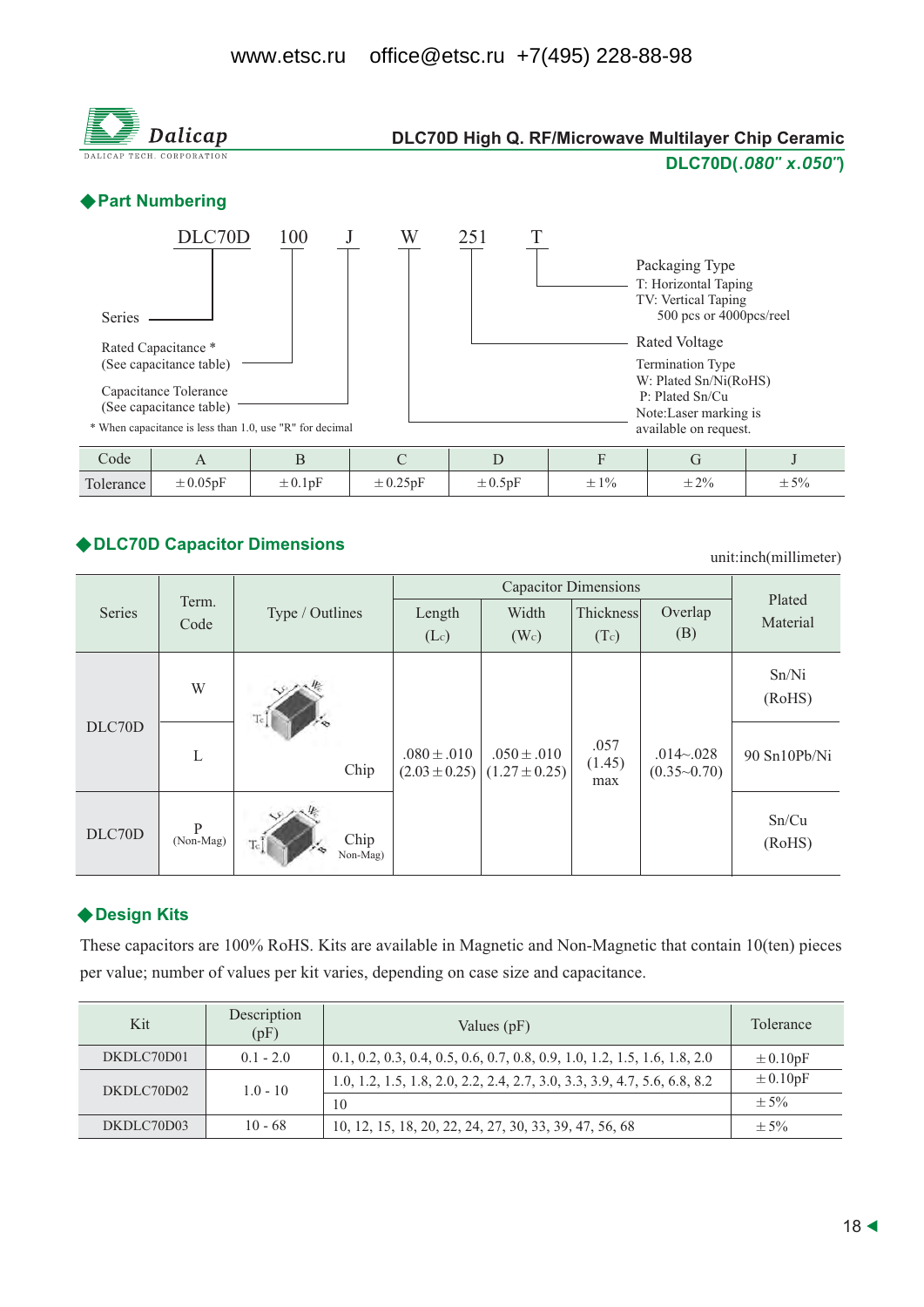

# DLC70D High Q. RF/Microwave Multilayer Chip Ceramic Capacitors DLC70D(.080" x.050")

## ◆ Performance

| <b>Item</b>                           | Specifications                                                   |  |  |
|---------------------------------------|------------------------------------------------------------------|--|--|
| Quality Factor (Q)                    | $2.000$ min.                                                     |  |  |
| Insulation Resistance (IR)            | 10 <sup>5</sup> Megohms min. @ +25 <sup>°</sup> C at rated WVDC. |  |  |
|                                       | $104$ Megohms min. @ +125°C at rated WVDC.                       |  |  |
| Rated Voltage                         | 250V                                                             |  |  |
| Dielectric Withstanding Voltage (DWV) | 250% of rated voltage for 5 seconds.                             |  |  |
| <b>Operating Temperature Range</b>    | $-55^{\circ}$ C to $+200^{\circ}$ C                              |  |  |
| Temperature Coefficient (TC)          | $0 \pm 30$ ppm/°C (-55°C to +175°C)                              |  |  |
| Capacitance Drift                     | $\pm$ 0.02% or $\pm$ 0.02pF, whichever is greater.               |  |  |
| Piezoelectric Effects                 | None                                                             |  |  |

### ♦ Environmental Tests

| Item                       | Specifications                                                                                                                           | Method                                                                                                                                                                                                                 |  |  |  |  |
|----------------------------|------------------------------------------------------------------------------------------------------------------------------------------|------------------------------------------------------------------------------------------------------------------------------------------------------------------------------------------------------------------------|--|--|--|--|
| Thermal<br><b>Shock</b>    | DWV: the initial value<br>IR: Shall not be less than $30\%$<br>of the initial value<br>Capacitance change:                               | MIL-STD-202, Method 107, Condition A.<br>At the maximum rated temperature( $-55^{\circ}$ C and $200^{\circ}$ C) stay 30<br>minutes. The time of removing shall not be more than 3 minutes.<br>Perform the five cycles. |  |  |  |  |
| Moisture<br>Resistance     | no more than $0.5\%$ or $0.5pF$ ,<br>whichever is greater.                                                                               | MIL-STD-202, Method 106.                                                                                                                                                                                               |  |  |  |  |
| Humidity<br>(steady state) | DWV: the initial value<br>IR: the initial value<br>Capacitance change:<br>no more than 0.3% or 0.3pF,<br>whichever is greater.           | MIL-STD-202, Method 103, Condition A, with 1.5 Volts D.C.<br>applied while subjected to an environment of 85°C with 85% relative<br>humidity for 240 hours minimum.                                                    |  |  |  |  |
| Life                       | IR: Shall not be less than $30\%$<br>of the initial value<br>Capacitance change:<br>no more than 2.0% or 0.5pF,<br>whichever is greater. | MIL-STD-202, Method 108, for 2000 hours, at $200^{\circ}$ C.<br>200% Rated voltage D.C. applies                                                                                                                        |  |  |  |  |